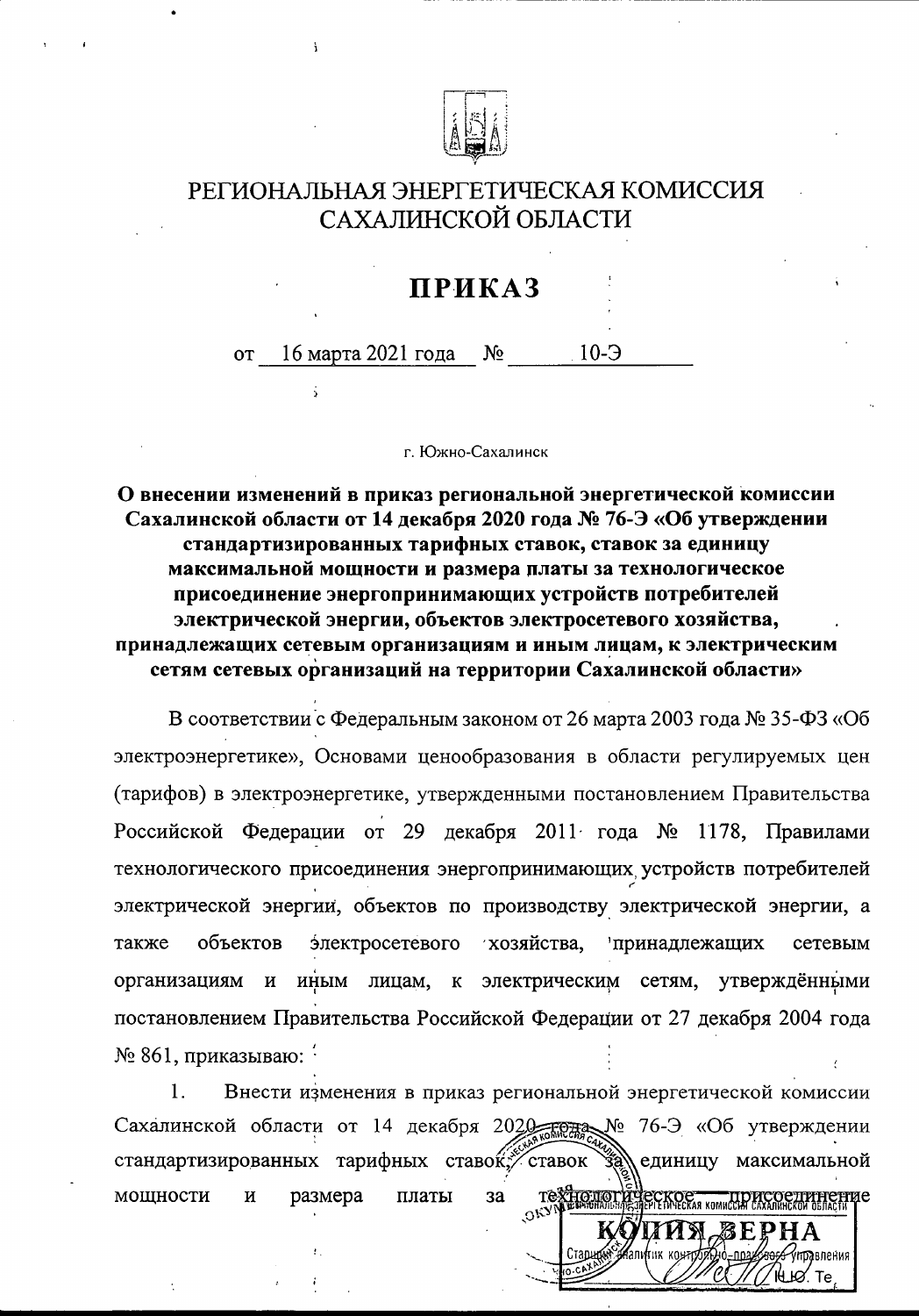энергопринимающих устройств потребителей электрической энергии, объектов электросетевого хозяйства, принадлежащих сетевым организациям и иным лицам, к электрическим сетям сетевых организаций на территории Сахалинской области» (далее - приказ), изложив приложение 6 к приказу в следующей редакции:

## «ПРИЛОЖЕНИЕ 6

к приказу региональной энергетической комиссии Сахалинской области от 14 декабря 2020 года № 76-Э

**впения** 

⊣r∕). Te

аналитик коя

Размер платы за технологическое присоединение к электрическим сетям для заявителя, подавшего заявку в целях технологического присоединения энергопринимающих устройств максимальной мощностью, не превышающей 15 кВт включительно (с учетом мощности ранее присоединенных в этой точке присоединения энергопринимающих устройств), а также размер платы за технологическое присоединение объектов микрогенерации

| Наименование                                                                                                                                                                                                                                                                                                                                                                                                                                                                                                                                                                                                                                                                                                                                                                       | Размер платы за<br>технологическое<br>присоединение                  | Размер платы за<br>одновременное<br>технологическое<br>присоединение<br>энергопринимающих<br>устройств и объектов<br>микрогенерации* |
|------------------------------------------------------------------------------------------------------------------------------------------------------------------------------------------------------------------------------------------------------------------------------------------------------------------------------------------------------------------------------------------------------------------------------------------------------------------------------------------------------------------------------------------------------------------------------------------------------------------------------------------------------------------------------------------------------------------------------------------------------------------------------------|----------------------------------------------------------------------|--------------------------------------------------------------------------------------------------------------------------------------|
| 1. Плата за технологическое присоединение энергопринимающих<br>устройств максимальной мощностью, не превышающей 15 кВт<br>включительно (с учетом мощности ранее присоединенных в этой<br>энергопринимающих<br>устройств),<br>присоединения<br>точке<br>при<br>присоединении заявителя, владеющего объектами, отнесенными к<br>надежности<br>(по<br>одному<br>источнику<br>третьей<br>категории<br>электроснабжения), при условии, что расстояние от границ участка<br>заявителя до объектов электросетевого хозяйства на уровне<br>напряжения до 20 кВ включительно необходимого заявителю класса<br>напряжения сетевой организации, в которую подана заявка,<br>составляет не более 300 метров в городах и поселках городского типа<br>и не более 500 метров в сельской местности | 550 рублей                                                           | 1100 рублей                                                                                                                          |
| 2.<br>Плата<br>технологическое<br>присоединение<br>за<br>отношении<br>в<br>присоединения<br>условии<br>каждым<br>кооперативов<br>при<br>членом<br>кооператива не более 15 кВт по третьей категории надежности (по<br>электроснабжения)<br>$\mathbf{c}$<br>ранее<br>источнику<br>учетом<br>одному<br>присоединенных в данной точке присоединения энергопринимающих<br>устройств при присоединении к электрическим сетям сетевой<br>организации на уровне напряжения до 20 кВ включительно и<br>энергопринимающих устройств<br>кооперативов<br>на<br>нахождения<br>расстоянии не более 300 метров в городах и поселках городского типа<br>расстоянии не ослес это мотров в сельской местности до существующих<br>объектов электросетевого хозяйства сетевых организаций              | 550 рублей,<br>умноженных на<br>количество<br>членов<br>кооперативов | 1100 рублей,<br>умноженных на<br>количество членов<br>кооперативов                                                                   |
| VNER                                                                                                                                                                                                                                                                                                                                                                                                                                                                                                                                                                                                                                                                                                                                                                               | ELITTE AFBHA                                                         | PERBHAFEHAR SHEPFETHYECKAR KOMMCCHA CAXAJIMHCKON OSJACTIN                                                                            |

 $\overline{2}$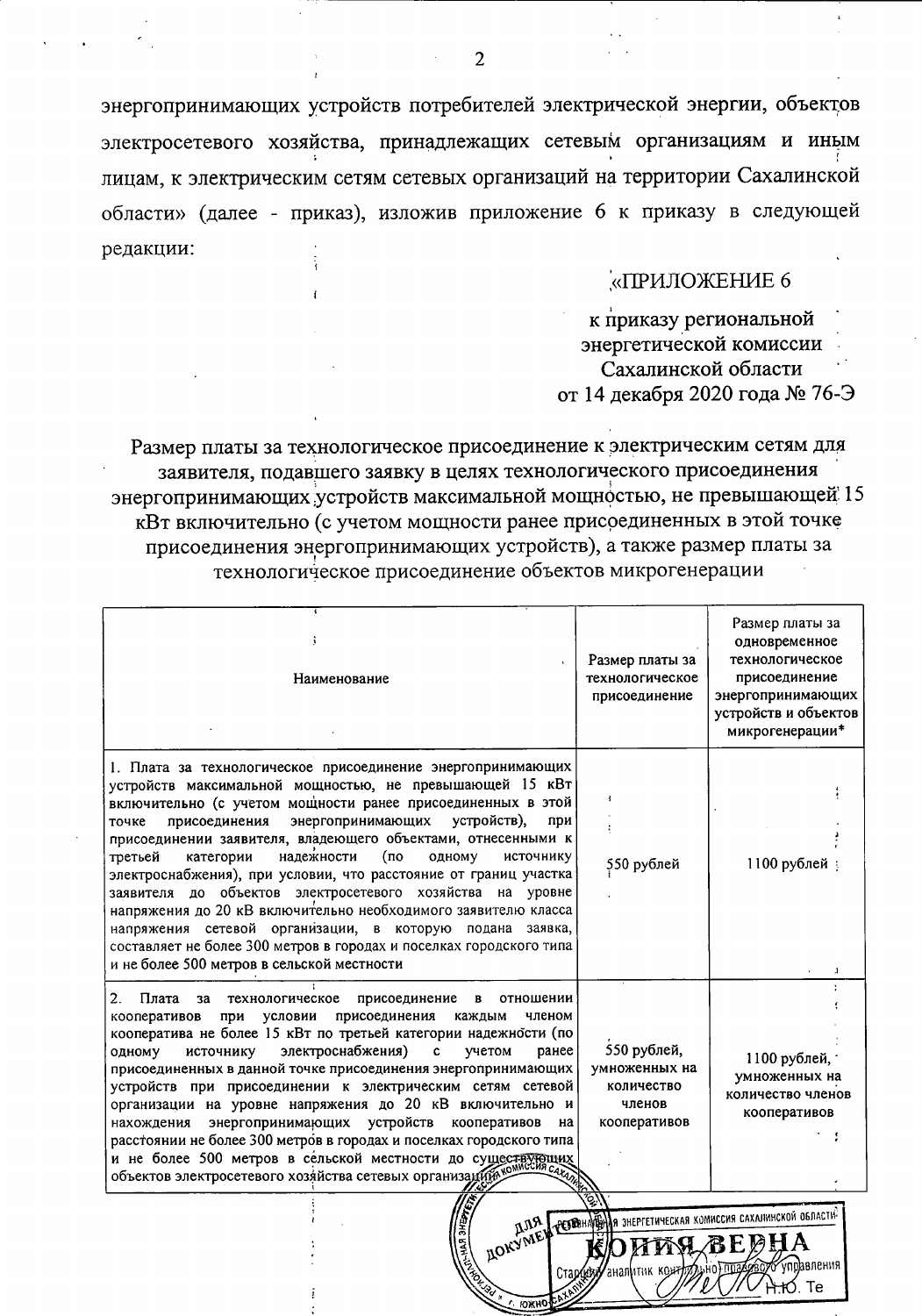| Наименование                                                                                                                                                                                                                                                                                                                                                                                                                                                                                                                                                                                                                                                                                                                                                                                                                                                                                                                                                        | Размер платы за<br>технологическое<br>присоединение                 | Размер платы за<br>одновременное<br>технологическое<br>присоединение<br>энергопринимающих<br>устройств и объектов<br>микрогенерации* |
|---------------------------------------------------------------------------------------------------------------------------------------------------------------------------------------------------------------------------------------------------------------------------------------------------------------------------------------------------------------------------------------------------------------------------------------------------------------------------------------------------------------------------------------------------------------------------------------------------------------------------------------------------------------------------------------------------------------------------------------------------------------------------------------------------------------------------------------------------------------------------------------------------------------------------------------------------------------------|---------------------------------------------------------------------|--------------------------------------------------------------------------------------------------------------------------------------|
| Плата<br>технологическое<br>присоединение<br>отношении<br>3.<br>В<br>за<br>садоводческих или огороднических некоммерческих товариществ при<br>участке,<br>каждом<br>земельном<br>присоединения<br>на<br>условии<br>или<br>территории<br>садоводства<br>расположенном<br>границах<br>B<br>огородничества, не более 15 кВт по третьей категории надежности (по<br>электроснабжения)<br>$\mathbf{c}$<br>учетом<br>ранее<br>источнику<br>одному<br>присоединенных в данной точке присоединения энергопринимающих<br>устройств при присоединении к электрическим сетям сетевой<br>организации на уровне напряжения до 20 кВ включительно и<br>устройств<br>энергопринимающих<br>указанных<br>нахождения<br>садоводческих или огороднических некоммерческих товариществ на<br>расстоянии не более 300 метров в городах и поселках городского типа<br>и не более 500 метров в сельской местности до существующих<br>объектов электросетевого хозяйства сетевых организаций | 550 рублей,<br>умноженных на<br>количество<br>земельных<br>участков | 1100 рублей,<br>умноженных на<br>количество<br>земельных участков                                                                    |
| 4. Плата за технологическое присоединение в отношении граждан,<br>объединивших свои гаражи и хозяйственные постройки (погреба,<br>сараи), при условии присоединения каждым собственником этих<br>построек не более 15 кВт по третьей категории надежности (по<br>электроснабжения)<br>ранее<br>Ċ<br>учетом<br>источнику<br>одному<br>присоединенных в данной точке присоединения энергопринимающих<br>устройств при присоединении к электрическим сетям сетевой<br>организации на уровне напряжения до 20 кВ включительно,<br>энергопринимающих<br>устройств<br>указанных<br>нахождения<br>объединенных построек на расстоянии не более 300 метров в городах<br>и поселках городского типа и не более 500 метров в сельской<br>местности до существующих объектов электросетевого хозяйства<br>сетевых организаций                                                                                                                                                  | ŧ<br>550 рублей,<br>умноженных на<br>количество таких<br>граждан    | 1100 рублей,<br>умноженных на<br>количество таких<br>граждан                                                                         |
| 5. Плата за технологическое присоединение энергопринимающих<br>устройств религиозных организаций при условии присоединения не<br>более 15 кВт по третьей категории надежности (по одному источнику<br>электроснабжения) с учетом мощности ранее присоединенных в<br>данной точке присоединения энергопринимающих устройств при<br>присоединении к электрическим сетям сетевой организации на уровне<br>20<br>кB<br>нахождения<br>напряжения<br>до<br>включительно<br>И<br>энергопринимающих устройств таких организаций на расстоянии не<br>более 300 метров в городах и поселках городского типа и не более 500<br>местности<br>до существующих<br>объектов<br>сельской<br>метров<br>$\mathbf{B}$<br>электросетевого хозяйства сетевых организаций                                                                                                                                                                                                                 | 550 рублей                                                          |                                                                                                                                      |
| Плата<br>объектов<br>6.<br>технологическое<br>присоединение<br>за<br>микрогенерации                                                                                                                                                                                                                                                                                                                                                                                                                                                                                                                                                                                                                                                                                                                                                                                                                                                                                 | 550 рублей                                                          |                                                                                                                                      |

\* Под объектом микрогенерации понимается объект по производству электрической энергии, принадлежащий на праве собственности или ином законном основании потребителю электрической энергии, энергопринимающие устройства которого технологически присоединены к объектам электросетевого хозяйства с уровнем напряжения до 1000 вольт, функционирующие в том числе на основе возобновляемых источников энергии в целях удовлетворения собственных бытовых и (или) производственных нужд, а также в целях продажи в порядке, установленном основными положениями функционирования-розничных рынков, в случае, если объем выдачи электрической энергии таким объектом по производству-электрической энергии в электрическую сеть не превышает величину максимальной присоединенной мощности энергодиранимающих устройств указанного потребителя и составляет не более 15 киловатт и если значи электродуеской энергии такого объекта в RIGHT HANGEROW ЭНЕРГИИ ТАКОГО Объекта

В

налит

7660) о управления

Ή.Ю. Те